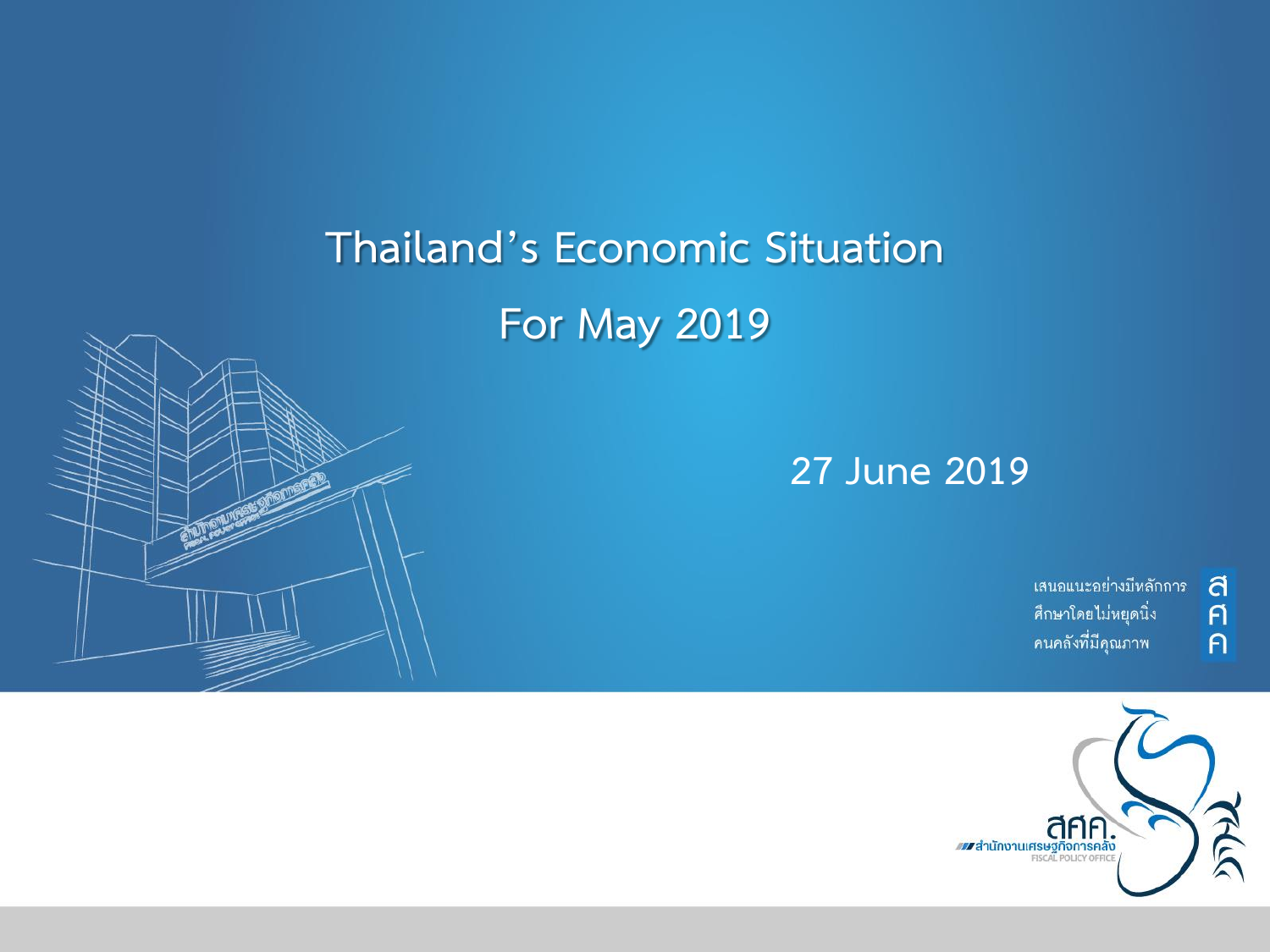

| Growth rate: %YOY                      |       |         |                |                | 2018           |                |         |         | 2019    |            |
|----------------------------------------|-------|---------|----------------|----------------|----------------|----------------|---------|---------|---------|------------|
| (Share of GDP)                         | 2017  | 2018    | Q <sub>1</sub> | Q <sub>2</sub> | Q <sub>3</sub> | Q <sub>4</sub> | Q1      | Apr     | May     | <b>YTD</b> |
| Real GDP (%YoY)                        | 4.0%  | 4.1%    | 5.0%           | 4.7%           | 3.2%           | 3.6%           | 2.8%    | $\sim$  | ٠       | 2.8%       |
| Private Consumption (48.2%)            | 3.0%  | 4.6%    | 3.8%           | 4.1%           | 5.2%           | 5.4%           | 4.6%    | $\sim$  |         | 4.6%       |
| Real VAT (%YoY)                        | 3.7%  | 5.6%    | 4.1%           | 6.0%           | 6.6%           | 5.8%           | 1.7%    | 2.0%    | 5.0%    | 2.4%       |
| %gog SA / %mom SA                      |       |         | 2.0%           | 2.4%           | 2.1%           | $-0.7%$        | $-2.0%$ | 2.9%    | 3.0%    |            |
| Imports of consumption goods (%YoY)    | 4.7%  | 8.3%    | 7.5%           | 11.5%          | 6.1%           | 8.2%           | 0.7%    | 6.4%    | $-2.2%$ | 1.2%       |
| POLICY<br>%gog SA / %mom SA            |       |         | 1.7%           | 4.4%           | $-2.5%$        | 4.6%           | $-5.5%$ | 7.7%    | $-7.7%$ |            |
| Passenger car sales (%YoY)             | 23.7% | 15.4%   | 12.1%          | 23.6%          | 21.2%          | 6.8%           | 13.9%   | 16.9%   | 1.3%    | 11.7%      |
| %qoq SA / %mom SA                      |       |         | $-1.6%$        | 10.0%          | $-0.2%$        | $-0.6%$        | 4.1%    | 2.9%    | $-7.1%$ |            |
| Registration of new Motorcycles (%YoY) | 5.5%  | $-2.9%$ | $-1.7%$        | $-5.8%$        | $-3.7%$        | $-0.2%$        | $-0.1%$ | 0.1%    | $-3.8%$ | $-0.9%$    |
| %gog SA / %mom SA                      |       |         | $-3.6%$        | $-1.0%$        | $-0.3%$        | 4.8%           | $-3.2%$ | 0.1%    | $-6.5%$ |            |
| Consumer Confidence Index (level)      | 64.0  | 67.8    | 66.7           | 67.5           | 69.6           | 67.4           | 68.1    | 66.2    | 64.8    | 67.1       |
| Real farm income (FPO) (%YoY)          | 1.5%  | $-0.5%$ | $-2.0%$        | 0.8%           | 0.5%           | $-0.7%$        | 1.7%    | $-3.3%$ | $-0.4%$ | 0.4%       |

ส  $\mathsf{F}$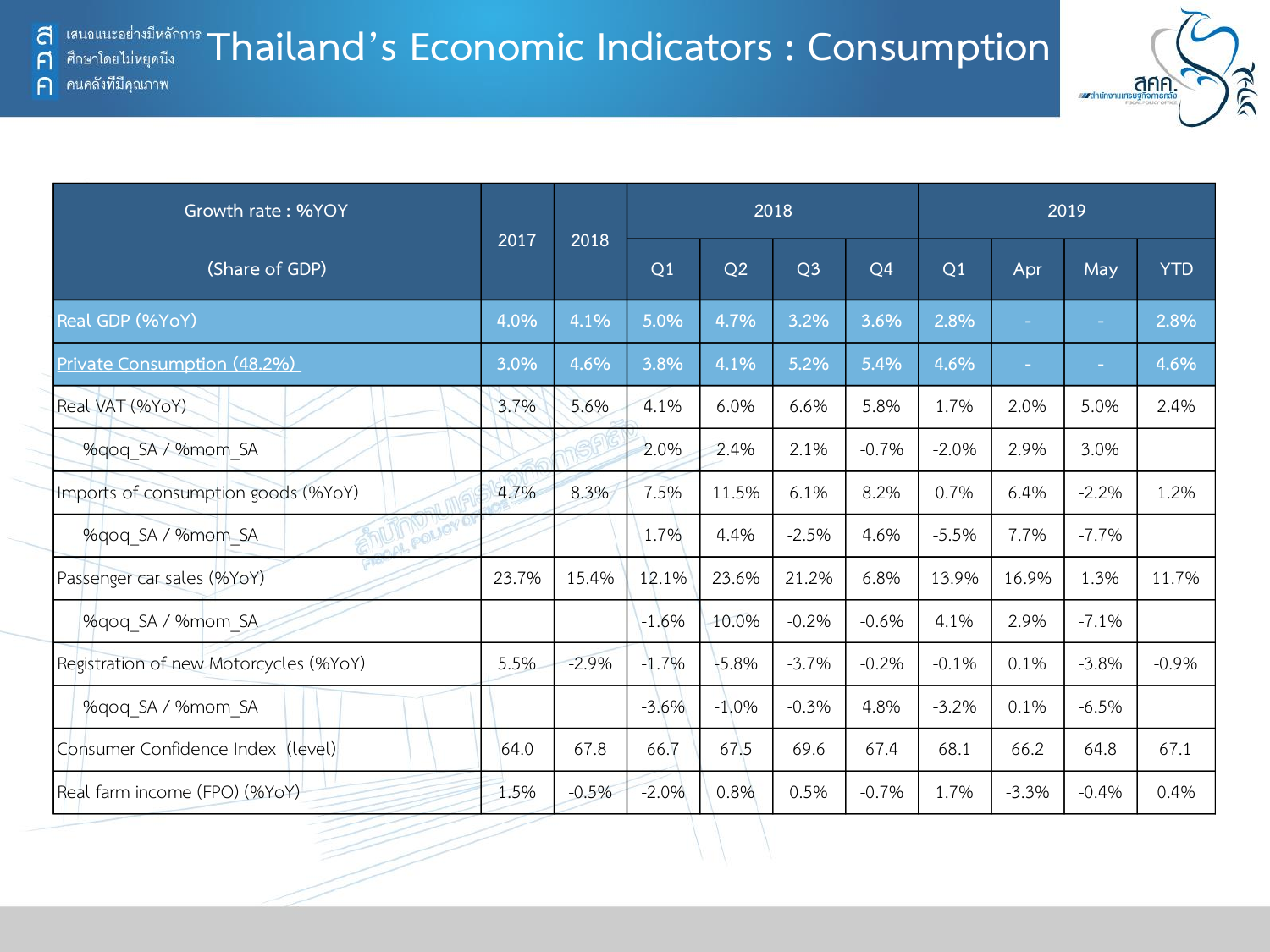ิคนคลังที่มีคุณภาพ

 $\bigcap$ 

#### **Thailand's Economic Indicators : Investment**



| Growth rate: %YoY                             |         |       |       |         | 2018           |                |         |                          | 2019     |            |
|-----------------------------------------------|---------|-------|-------|---------|----------------|----------------|---------|--------------------------|----------|------------|
| (Share of GDP)                                | 2017    | 2018  | Q1    | Q2      | Q <sub>3</sub> | Q <sub>4</sub> | Q1      | Apr                      | May      | <b>YTD</b> |
| Private investment (17.2%)                    | 2.9%    | 3.9%  | 3.1%  | 3.1%    | 3.8%           | 5.5%           | 4.4%    | $\overline{\phantom{a}}$ | $\sim$   | 4.4%       |
| Private investment in equipment (14.0%)       | 3.9%    | 3.9%  | 3.1%  | 3.3%    | 3.4%           | 5.6%           | 5.1%    | $\sim$                   |          | 5.1%       |
| Private investment in construction (3.2%)     | $-0.9%$ | 4.1%  | 3.1%  | 2.8%    | 5.2%           | 5.1%           | 1.8%    |                          |          | 1.8%       |
| Private Investment in Equipment Indicators    |         |       |       |         |                |                |         |                          |          |            |
| Imports of capital goods (volume) (%YoY)      | 6.3%    | 3.5%  | 9.1%  | 5.6%    | $-0.9%$        | 0.7%           | $-9.5%$ | 1.6%                     | $-6.9%$  | $-6.9%$    |
| %gog SA / %mom SA                             |         |       | 4.5%  | $-1.2%$ | $-2.8%$        | 0.2%           | $-6.1%$ | 5.3%                     | $-3.6%$  |            |
| Commercial car sales (%YoY)                   | 7.5%    | 22.2% | 13.0% | 28.2%   | 22.8%          | 25.0%          | 9.5%    | 3.7%                     | 5.2%     | 7.5%       |
| %qoq SA / %mom SA                             |         |       | 9.4%  | 12.8%   | 0.8%           | 0.6%           | $-4.2%$ | 3.6%                     | 1.4%     |            |
| Private Investment in Construction Indicators |         |       |       |         |                |                |         |                          |          |            |
| Real estate tax collection (%YoY)             | $-0.9%$ | 13.7% | 14.8% | 16.8%   | 14.9%          | 9.4%           | 5.8%    | $-20.0%$                 | $-15.3%$ | $-3.6%$    |
| %qoq SA / %mom SA                             |         |       | 7.3%  | 4.1%    | 4.2%           | $-6.0%$        | 3.7%    | $-12.2%$                 | 4.5%     |            |
| Cement sales (%YoY)                           | 1.3%    | 4.9%  | 1.6%  | 4.0%    | 8.8%           | 5.6%           | $-3.0%$ | $-5.4%$                  | $-3.1%$  | $-3.4%$    |
| %gog SA / %mom SA                             |         |       | 1.6%  | $-0.5%$ | 5.7%           | $-1.2%$        | $-6.7%$ | 2.9%                     | 4.3%     |            |
| Construction Materials Index (CMI) (%YoY)     | 1.9%    | 2.6%  | 2.8%  | 3.6%    | 3.2%           | 1.0%           | 0.0%    | 0.7%                     | 0.3%     | 0.2%       |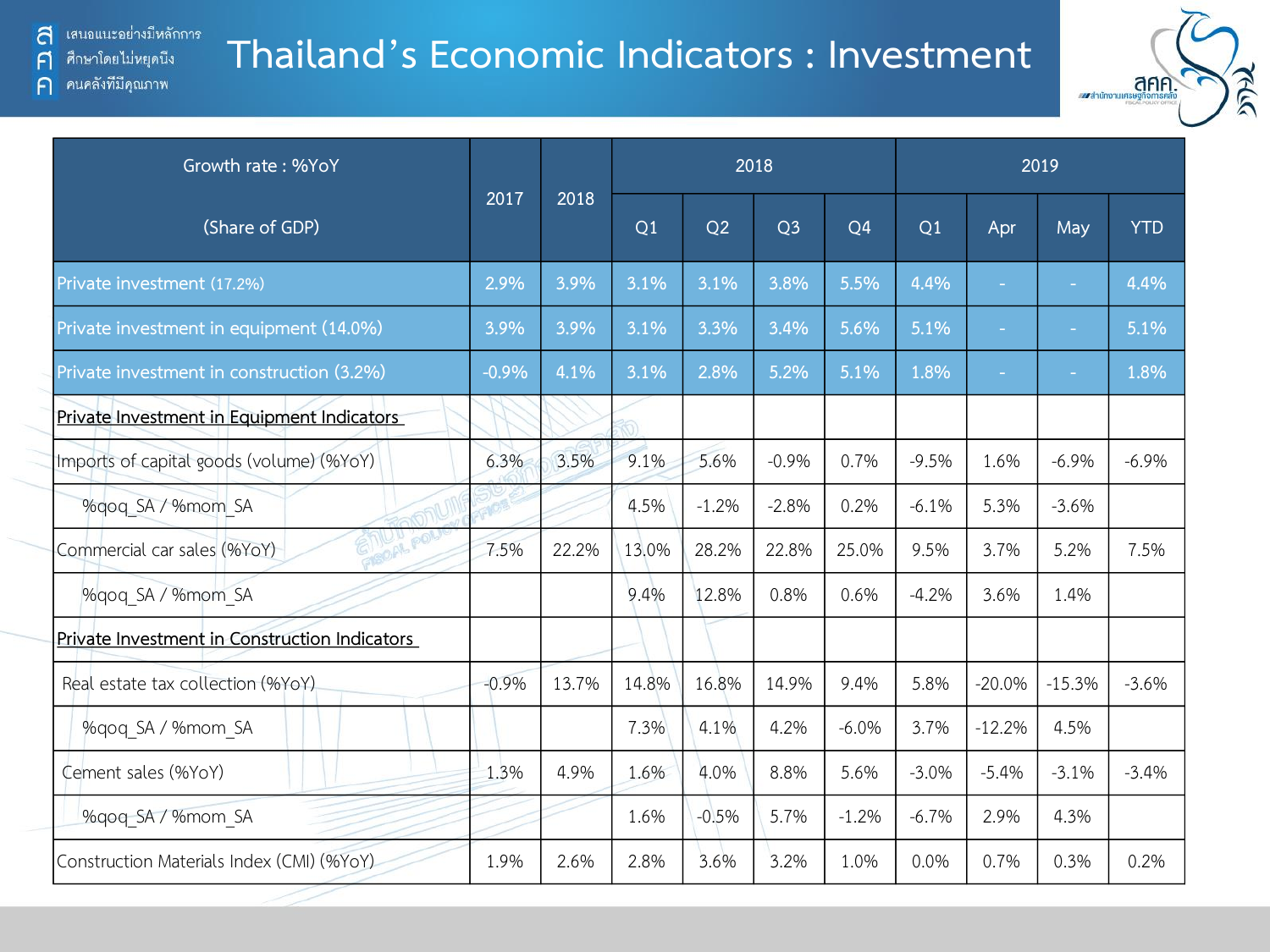F

 $\bigcap$ 

#### **Thailand's Economic Indicators : Fiscal sector** ศึกษาโดยไม่หยุดนี้ง คนคลังที่มีคุณภาพ



|                            |         |               |                | <b>FY2018</b> |             |             | FY2019              |          |          |             |
|----------------------------|---------|---------------|----------------|---------------|-------------|-------------|---------------------|----------|----------|-------------|
| Expenditure                |         |               | Q <sub>3</sub> | Q4/           | Q1/         | Q2/         | <b>Budget</b>       |          |          |             |
|                            | FY2017  | <b>FY2018</b> | <b>FY18</b>    | <b>FY18</b>   | <b>FY19</b> | <b>FY19</b> | Framework<br>FY2019 | Apr      | May      | <b>FYTD</b> |
| 1. Current Year FY2019     | 2,686.6 | 2,792.1       | 695.6          | 625.9         | 893.0       | 669.2       | 3,000.0             | 211.9    | 161.3    | 1,935.4     |
| %YoY                       | 4.2%    | 3.9%          | 11.3%          | 2.8%          | $-0.5%$     | 16.8%       | $-1.6%$             | $-10.5%$ | $-6.4%$  | 3.0%        |
| Disbursement Rate (%)      | 91.9%   | 91.5%         | 22.8%          | 20.5%         | 29.8%       | 22.3%       |                     | 7.1%     | 5.4%     | 64.5%       |
| 2. Carry Over              | 204.0   | 215.1         | 42.8           | 44.7          | 70.8        | 61.0        | 340.6               | 50.8     | 10.4     | 193.0       |
| 3. Total Expenditures(1+2) | 2,890.5 | 3,007.2       | 738.4          | 670.6         | 963.7       | 730.2       | 3,340.6             | 262.7    | 171.8    | 2,128.4     |
| %YoY                       | 3.0%    | 4.0%          | 13.3%          | 5.9%          | $-0.4%$     | 15.8%       | $-1.0\%$            | 6.6%     | $-9.4\%$ | 4.6%        |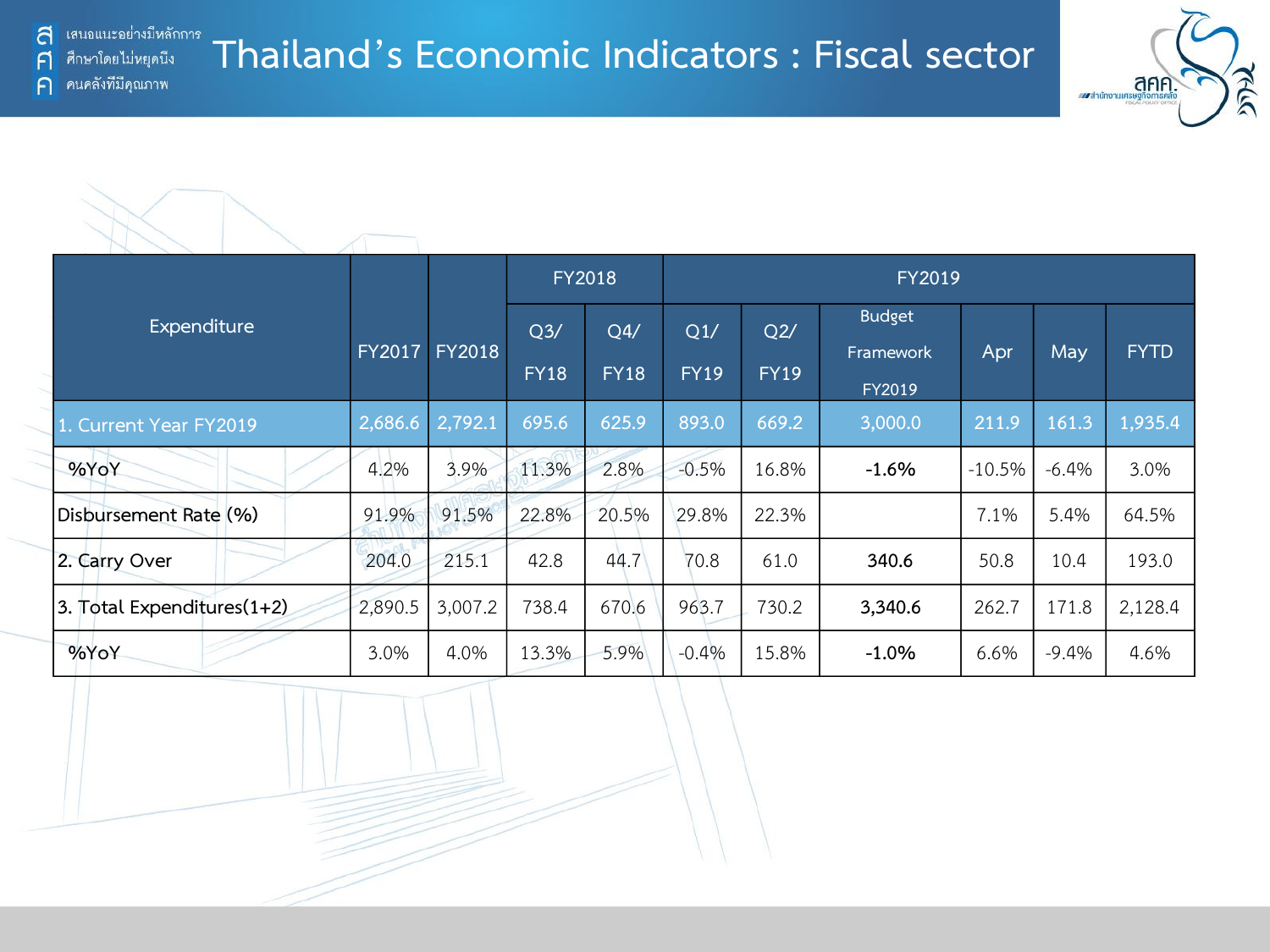F

 $\bigcap$ 



|                                     |               |               |                    | <b>FY2018</b>      |                    |                    | FY2019                     |          |          |             |
|-------------------------------------|---------------|---------------|--------------------|--------------------|--------------------|--------------------|----------------------------|----------|----------|-------------|
| Expenditure<br>(Unit: Billion Baht) | <b>FY2017</b> | <b>FY2018</b> | Q3/<br><b>FY18</b> | Q4/<br><b>FY18</b> | Q1/<br><b>FY19</b> | Q2/<br><b>FY19</b> | <b>Budget</b><br>Framework | Apr      | May      | <b>FYTD</b> |
| Current Year FY2019                 | 2,686.6       | 2,792.1       | 695.6              | 625.9              | 893.0              | 669.2              | FY2019<br>3,000.0          | 211.9    | 161.3    | 1,935.4     |
| %YoY                                | 4.2%          | 3.9%          | 11.3%              | 2.8%               | $-0.5%$            | 16.8%              | $-1.6%$                    | $-10.5%$ | $-6.4%$  | 3.0%        |
| Disbursement Rate (%)               | 91.9%         | 91.5%         | 22.8%              | 20.5%              | 29.8%              | 22.3%              |                            | 7.1%     | 5.4%     | 64.5%       |
| <b>Current Expenditure</b>          | 2,305.8       | 2,411.8       | 603.7              | 518.3              | 817.7              | 569.0              | 2,355.5                    | 186.0    | 128.4    | 1,701.1     |
| %YoY                                | 4.1%          | 4.6%          | 11.5%              | 3.1%               | 0.9%               | 18.8%              | $-6.2%$                    | $-12.0%$ | $-10.1%$ | 3.5%        |
| Disbursement Rate (%)               | 98.6%         | 96.1%         | 24.0%              | 20.6%              | 34.7%              | 24.2%              |                            | 7.9%     | 5.4%     | 72.2%       |
| Capital Expenditure                 | 380.8         | 380.3         | 91.9               | 107.6              | 75.2               | 100.2              | 644.5                      | 25.9     | 33.0     | 234.4       |
| %YoY                                | 4.4%          | $-0.1%$       | 10.0%              | 1.3%               | $-13.7%$           | 7.0%               | 19.4%                      | 2.3%     | 11.1%    | $-0.6%$     |
| Disbursement Rate (%)               | 65.3%         | 70.5%         | 17.0%              | 19.9%              | 11.7%              | 15.6%              |                            | 4.0%     | 5.1%     | 36.4%       |
| 2. Carry Over                       | 204.0         | 215.1         | 42.8               | 44.7               | 70.8               | 61.0               | 340.6                      | 50.8     | 10.4     | 193.0       |
| Total Expenditures (1+2)            | 2,890.5       | 3,007.2       | 738.4              | 670.6              | 963.7              | 730.2              | 3,340.6                    | 262.7    | 171.8    | 2,128.4     |
| %YoY                                | 3.0%          | 4.0%          | 13.3%              | 5.9%               | $-0.4%$            | 15.8%              | $-1.0%$                    | 6.6%     | $-9.4%$  | 4.6%        |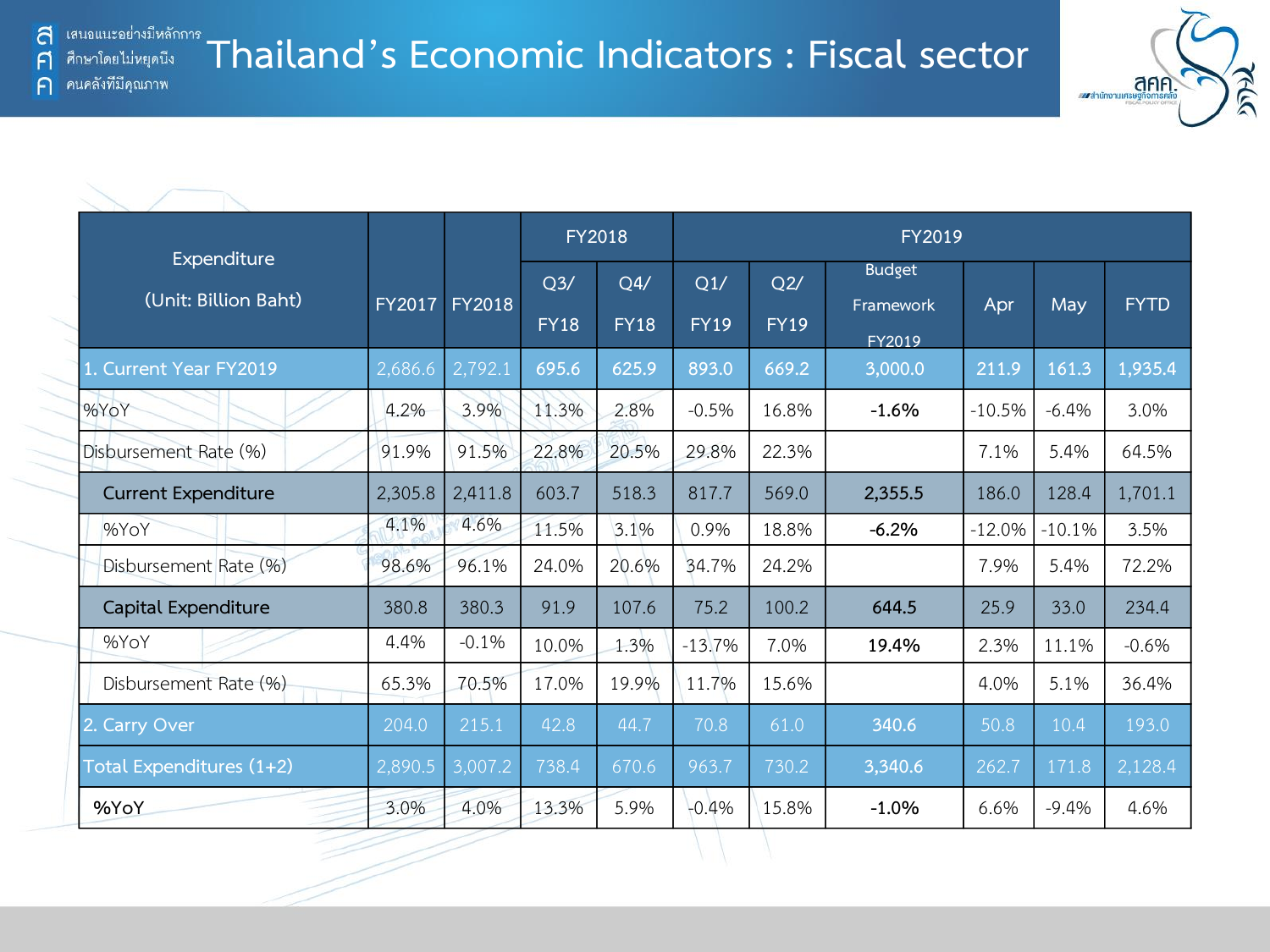$\bigcap$ 

คนคลังที่มีคุณภาพ

## **Thailand's Economic Indicators : Exports**



|                                           | Share | 2017    | 2018    |         |                | 2018           |           |          | 2019    |          | <b>YTD</b> |
|-------------------------------------------|-------|---------|---------|---------|----------------|----------------|-----------|----------|---------|----------|------------|
| Export                                    |       |         |         | Q1      | O <sub>2</sub> | Q <sub>3</sub> | <b>O4</b> | Q1       | Apr     | May      |            |
| Real Exports of Goods (56.0%)             |       | 4.1%    | 4.1%    | 7.2%    | 9.5%           | $-0.5%$        | 0.8%      |          |         |          |            |
| Value \$ term (Custom Dep.) %YoY          |       | 9.9%    | 6.7%    | 11.7%   | 10.9%          | 3.0%           | 2.0%      | $-1.6%$  | $-2.6%$ | $-5.8%$  | $-2.7%$    |
| Price \$ term (Ministry of Commerce) %YoY |       | 3.6%    | 3.4%    | 4.7%    | 4.7%           | 4.5%           | 3.0%      | 1.6%     | 0.3%    | 0.0%     | 0.3%       |
| Volume \$ term (MOF) %YoY                 |       | 6.0%    | 3.2%    | 6.7%    | 6.7%           | 6.1%           | 0.0%      | 0.4%     | $-2.9%$ | $-5.8%$  | $-3.0%$    |
| Real Exports of Major Goods               |       |         |         |         |                |                |           |          |         |          |            |
| Electronic Goods %YoY                     | 15.2% | 13.6%   | 4.4%    | 16.5%   | 10.1%          | 1.8%           | $-7.8%$   | $-12.3%$ | $-8.2%$ | $-6.3%$  | $-10.3%$   |
| Volume \$ term %YoY                       |       | 13.7%   | 1.7%    | 14.0%   | 14.0%          | 6.7%           | $-1.1%$   | $-10.0%$ | $-8.9%$ | $-6.5%$  | $-11.2%$   |
| Vehicle %YoY                              | 14.9% | 5.5%    | 10.0%   | 20.3%   | 20.3%          | 16.3%          | 8.8%      | $-3.4%$  | $-2.4%$ | $-15.3%$ | $-7.8%$    |
| Volume \$ term %YoY                       |       | 4.6%    | 8.8%    | 18.5%   | 18.5%          | 14.5%          | 7.4%      | $-3.6%$  | $-2.3%$ | $-15.0%$ | $-7.9%$    |
| Electrical Appliance %YoY                 | 9.6%  | 6.3%    | 3.4%    | 4.6%    | 4.6%           | 3.8%           | 4.1%      | 1.2%     | 3.1%    | $-0.2%$  | 1.2%       |
| Volume \$ term %YoY                       |       | 4.0%    | 0.8%    | $-0.3%$ | $-0.3%$        | 0.4%           | 2.5%      | 0.6%     | 3.4%    | $-0.2%$  | 1.3%       |
| Agriculture %YoY                          | 9.2%  | 17.8%   | 0.9%    | 0.4%    | 0.4%           | 6.2%           | 1.3%      | $-4.0%$  | 4.4%    | $-4.1%$  | $-0.3%$    |
| Volume \$ term %YoY                       |       | 7.3%    | $-5.1%$ | $-9.5%$ | $-9.5%$        | $-2.4%$        | $-2.4%$   | $-5.9%$  | 2.9%    | $-5.3%$  | $-1.5%$    |
| Agro-Industry %YoY                        | 7.1%  | $-0.8%$ | 4.8%    | 7.6%    | 7.6%           | 6.2%           | 3.7%      | 2.0%     | 3.1%    | 1.9%     | 1.3%       |
| Volume \$ term %YoY                       |       | $-8.2%$ | 4.6%    | 3.1%    | 3.1%           | 5.3%           | 5.6%      | 4.4%     | 4.0%    | 2.2%     | 2.2%       |
| Mineral and Fuel %YoY                     | 4.4%  | 29.3%   | 28.2%   | 38.3%   | 38.3%          | 29.7%          | 29.8%     | 18.4%    | 0.8%    | $-20.9%$ | $-10.4%$   |
| Volume \$ term %YoY                       |       | 5.6%    | 5.4%    | 17.1%   | 17.1%          | 8.3%           | $-2.1%$   | 1.2%     | $-3.9%$ | $-19.8%$ | $-11.4%$   |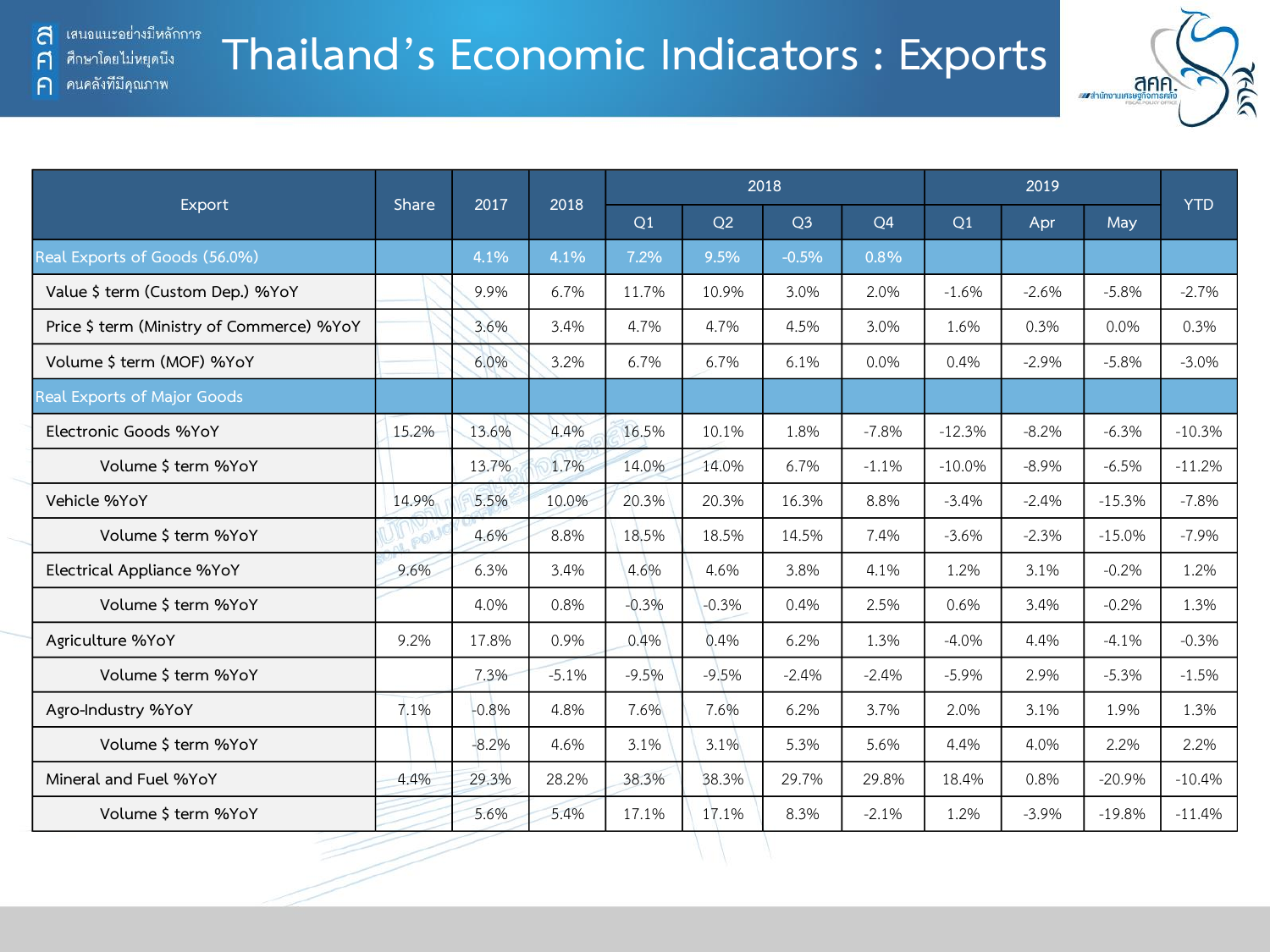้ เสนอแนะอย่างมีหลักการ a

์ ศึกษาโดยไม่หยุดนึง  $\mathsf{F}$ 

ค คนคลังที่มีคุณภาพ

## **Exports by Destination**



| Export              | Share  | 2017    | 2018    |       |          | 2018           |                |          |          | 2019     |            |
|---------------------|--------|---------|---------|-------|----------|----------------|----------------|----------|----------|----------|------------|
|                     |        |         |         | Q1    | Q2       | Q <sub>3</sub> | Q <sub>4</sub> | Q1       | Apr      | May      | <b>YTD</b> |
| <b>Total Export</b> | 100.0% | 9.9%    | 6.7%    | 11.7% | 10.9%    | 3.0%           | 2.0%           | $-1.6%$  | $-2.6%$  | $-5.8%$  | $-2.7%$    |
| China               | 12.0%  | 24.0%   | 2.3%    | 2.6%  | 15.8%    | $-2.8%$        | $-4.6%$        | $-9.2%$  | $-5.0%$  | $-7.2%$  | $-7.9%$    |
| U.S.A               | 11.1%  | 8.5%    | 5.4%    | 9.1%  | 6.7%     | 0.0%           | 6.7%           | 32.2%    | 4.7%     | 7.8%     | 21.8%      |
| Japan               | 9.9%   | 7.7%    | 13.0%   | 24.7% | 11.3%    | 8.7%           | 8.4%           | $-1.6%$  | 0.0%     | $-4.4%$  | $-1.9%$    |
| EU                  | 9.0%   | 8.1%    | 5.0%    | 10.6% | 11.2%    | 2.5%           | $-3.7%$        | $-6.5%$  | $-5.2%$  | $-8.6%$  | $-6.7%$    |
| Australia           | 5.1%   | 3.5%    | 2.9%    | 13.8% | 10.3%    | $-3.3%$        | $-7.2%$        | $-11.6%$ | $-2.5%$  | $-17.0%$ | $-11.3%$   |
| Vietnam             | 5.1%   | 22.9%   | 11.8%   | 18.5% | 6.7%     | 13.1%          | 10.1%          | 6.0%     | 12.7%    | 0.8%     | 6.1%       |
| Hong Kong           | 5.0%   | 7.2%    | 1.8%    | 1.4%  | 9.5%     | 2.7%           | $-6.2%$        | $-13.6%$ | 0.5%     | $-3.2%$  | $-9.2%$    |
| Malaysia            | 4.6%   | 7.4%    | 12.4%   | 15.4% | 12.1%    | 19.3%          | 3.5%           | $-3.2%$  | 2.2%     | $-13.4%$ | $-4.4%$    |
| Indonesia           | 4.0%   | 8.2%    | 13.9%   | 20.1% | 9.7%     | 17.5%          | 8.7%           | $-8.9%$  | $-11.7%$ | $-29.3%$ | $-13.9%$   |
| Singapore           | 3.7%   | 0.8%    | 13.6%   | 12.3% | $-7.6%$  | 24.9%          | 29.2%          | $-10.9%$ | $-1.6%$  | $-1.5%$  | $-7.4%$    |
| Middle East         | 3.4%   | $-1.8%$ | $-5.0%$ | 10.8% | $-10.3%$ | $-5.4%$        | $-13.7%$       | $-7.0%$  | $-8.9%$  | $-6.1%$  | $-7.1%$    |
| Philippines         | 3.1%   | 8.6%    | 13.7%   | 14.0% | 23.2%    | 23.3%          | $-3.2%$        | $-7.7%$  | $-14.3%$ | $-12.0%$ | $-9.8%$    |
| Africa              | 3.0%   | 10.9%   | 9.7%    | 20.7% | 20.1%    | 4.1%           | $-2.9%$        | $-4.1%$  | $-1.7%$  | $-4.8%$  | $-3.8%$    |
| India               | 3.0%   | 25.7%   | 17.3%   | 31.7% | 27.3%    | 13.8%          | $-0.2%$        | 2.1%     | 3.4%     | 4.4%     | 2.8%       |
| South Korea         | 1.9%   | 14.4%   | 4.9%    | 5.3%  | 11.1%    | 2.1%           | 0.8%           | $-5.3%$  | $-0.6%$  | 4.6%     | $-2.2%$    |
| Taiwan              | 1.6%   | 19.0%   | $-1.3%$ | 11.4% | 1.5%     | $-11.2%$       | $-5.5%$        | $-14.4%$ | $-1.2%$  | $-3.6%$  | $-9.6%$    |
| PS. ASEAN-9         | 27.1%  | 8.9%    | 14.7%   | 14.8% | 12.8%    | 22.3%          | 9.4%           | $-4.3%$  | 0.9%     | $-10.2%$ | $-4.6%$    |
| PS. ASEAN-5         | 15.5%  | 6.1%    | 13.4%   | 15.7% | 8.2%     | 21.0%          | 9.0%           | $-7.5%$  | $-5.8%$  | $-14.3%$ | $-8.7%$    |
| PS. Indochina-4     | 11.6%  | 12.9%   | 16.6%   | 13.6% | 19.8%    | 24.2%          | 9.9%           | 0.2%     | 10.0%    | $-4.7%$  | 0.9%       |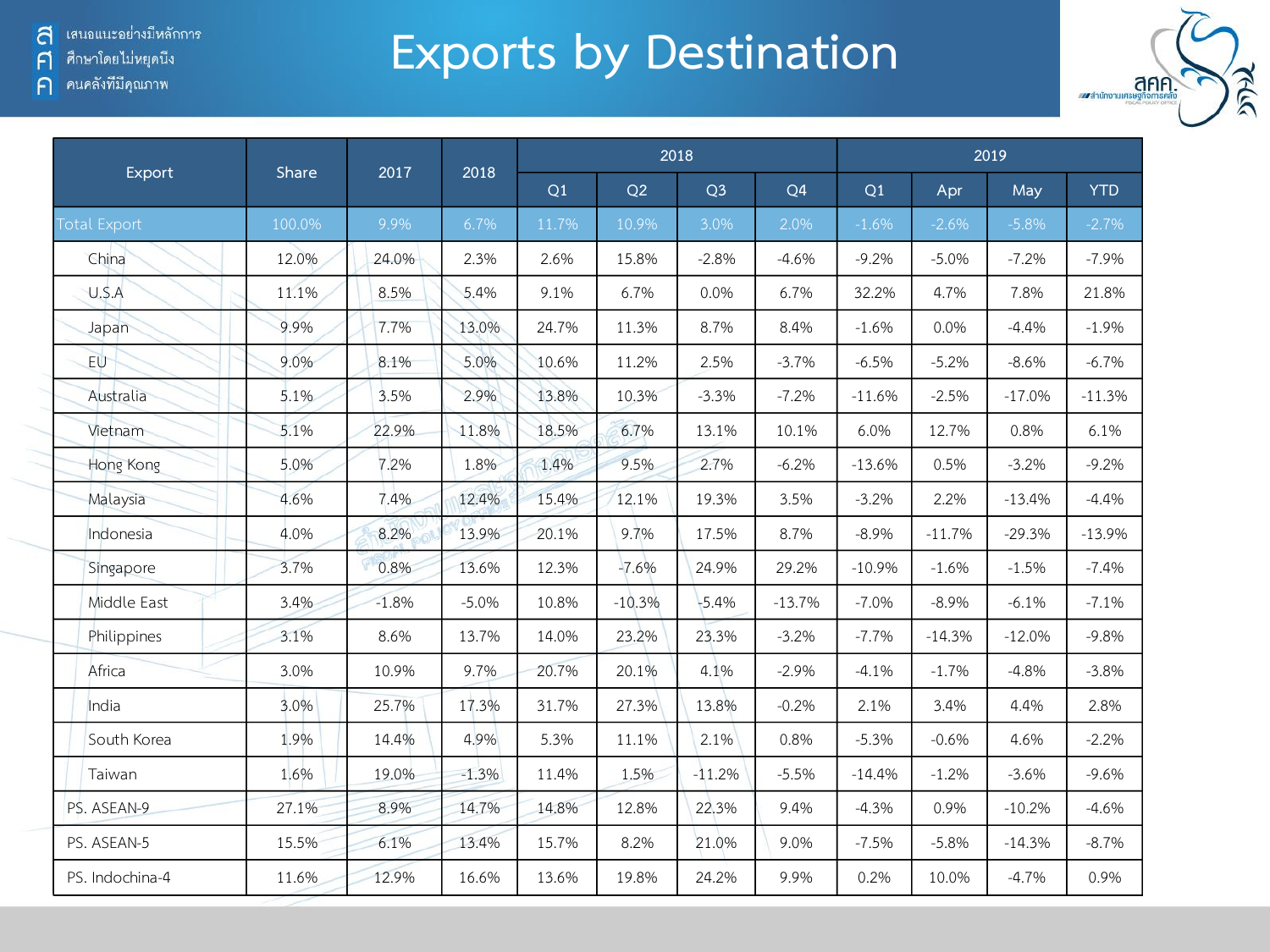คนคลังที่มีคุณภาพ

F

 $\bigcap$ 

## **Thailand's Economic Indicators : Imports**



|                                                          |       | 2017  | 2018  |       |       | 2018           |                |         |          | 2019    |            |
|----------------------------------------------------------|-------|-------|-------|-------|-------|----------------|----------------|---------|----------|---------|------------|
| Import                                                   | Share |       |       | Q1    | Q2    | Q <sub>3</sub> | O <sub>4</sub> | Q1      | Apr      | May     | <b>YTD</b> |
| Real Imports of Goods (49.8%)                            |       | 7.4%  | 8.1%  | 10.4% | 7.9%  | 9.9%           | 4.5%           | $-2.6%$ |          | $\sim$  | $-2.6%$    |
| Value \$ term (Custom Dep.) %YoY                         |       | 14.1% | 12.5% | 16.6% | 13.9% | 14.5%          | 5.8%           | $-1.2%$ | $-0.7%$  | $-0.6%$ | $-1.0%$    |
| Price \$ term (Ministry of Commerce) %YoY                |       | 5.5%  | 5.6%  | 6.6%  | 7.2%  | 6.2%           | 2.7%           | 0.1%    | 0.6%     | $-0.2%$ | 0.2%       |
| Volume \$ term (ann.) %YoY                               |       | 8.1%  | 6.5%  | 9.4%  | 6.2%  | 7.8%           | 3.0%           | $-1.3%$ | $-1.4%$  | $-0.4%$ | $-1.1%$    |
| <b>Import of Major Goods</b>                             |       |       |       |       |       |                |                |         |          |         |            |
| Raw Materials %YoY                                       | 40.2% | 18.7% | 9.7%  | 16.2% | 8.4%  | 17.2%          | $-2.1%$        | $-8.5%$ | 1.6%     | $-5.0%$ | $-5.8%$    |
| Volume \$ term %YoY                                      |       | 14.1% | 5.2%  | 6.4%  | 3.9%  | 14.0%          | $-3.4%$        | $-5.2%$ | 2.3%     | $-4.8%$ | $-3.6%$    |
| Less Raw Gold %YoY                                       | 35.6% | 13.0% | 10.6% | 15.5% | 10.1% | 10.4%          | 7.0%           | $-2.6%$ | $-2.0%$  | $-2.3%$ | $-2.4%$    |
| Volume \$ term %YoY                                      |       | 8.8%  | 5.8%  | 5.6%  | 5.6%  | 5.7%           | 6.3%           | 1.9%    | $-1.7%$  | $-1.8%$ | 0.4%       |
| Capital Goods %YoY                                       | 25.7% | 8.0%  | 5.3%  | 12.3% | 7.9%  | 0.2%           | 1.7%           | $-8.9%$ | 2.1%     | $-6.1%$ | $-6.3%$    |
| Volume \$ term %YoY                                      |       | 6.3%  | 3.5%  | 9.1%  | 5.6%  | $-0.9%$        | 0.7%           | $-9.5%$ | 1.6%     | $-6.9%$ | $-6.9%$    |
| Capital Goods Excluding Aircraft, Ship and<br>Train %YoY | 24.0% | 5.3%  | 8.8%  | 9.3%  | 14.5% | 6.3%           | 5.7%           | 0.4%    | 4.2%     | $-5.8%$ | $-0.2%$    |
| Volume \$ term %YoY                                      |       | 3.5%  | 6.8%  | 5.9%  | 12.1% | 5.0%           | 4.7%           | $-0.1%$ | 3.7%     | $-6.7%$ | $-0.7%$    |
| Fuel %YoY                                                | 16.9% | 25.6% | 39.4% | 28.5% | 45.4% | 50.6%          | 33.9%          | 7.5%    | $-12.8%$ | 22.8%   | 5.9%       |
| Volume \$ term %YoY                                      |       | 0.4%  | 11.5% | 6.9%  | 9.1%  | 10.5%          | 18.7%          | 7.0%    | $-16.2%$ | 27.0%   | 5.5%       |
| Consumer Goods %YoY                                      | 11.1% | 6.4%  | 10.0% | 11.0% | 13.8% | 6.9%           | 8.4%           | 0.5%    | 5.9%     | $-2.2%$ | 1.0%       |
| Volume \$ term %YoY                                      |       | 4.7%  | 8.3%  | 7.5%  | 11.5% | 6.1%           | 8.2%           | 0.7%    | 6.4%     | $-2.2%$ | 1.2%       |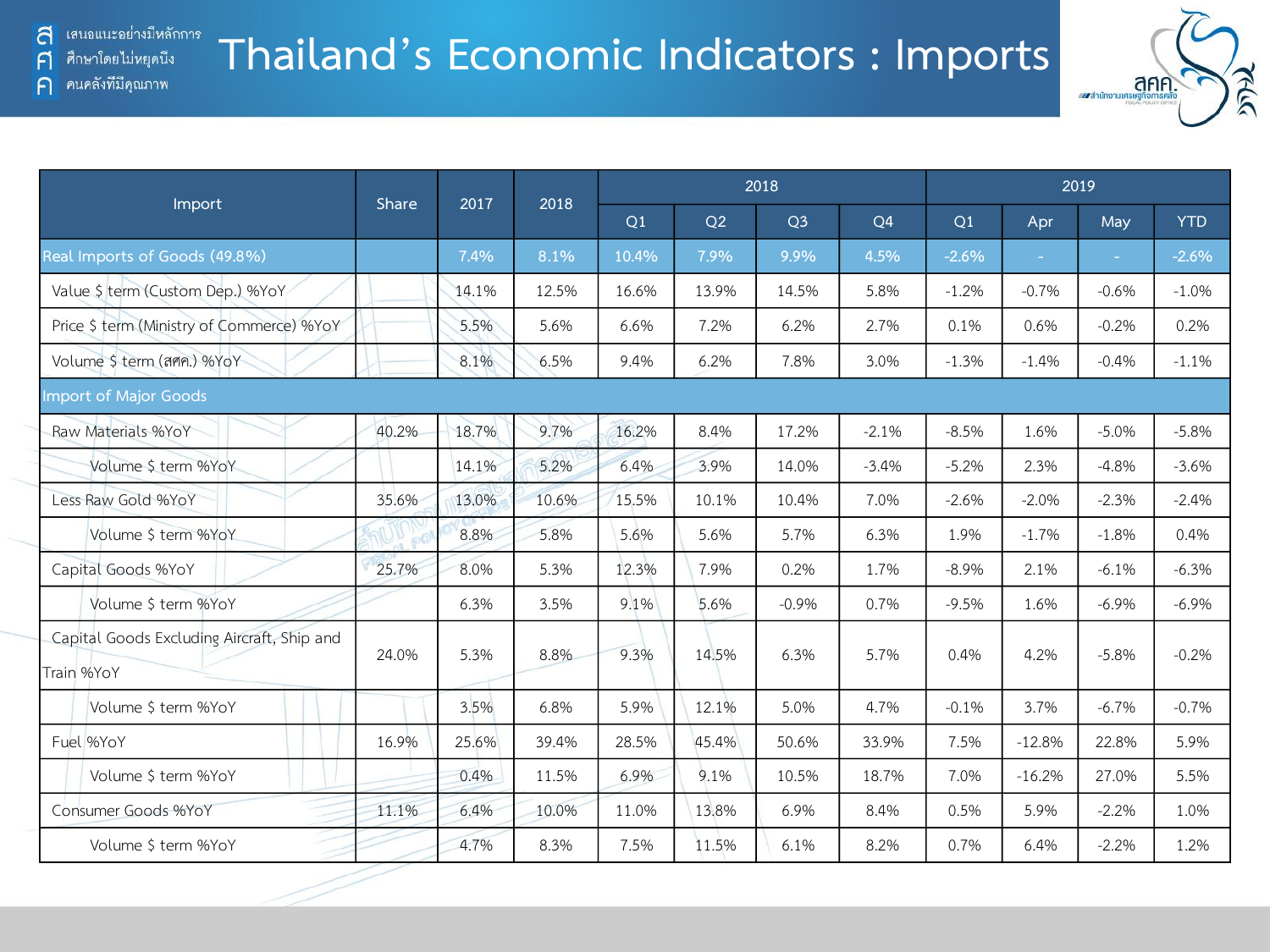

| Growth rate: %YoY                              |      |      |       |                | 2018           |                |      |         | 2019    |            |
|------------------------------------------------|------|------|-------|----------------|----------------|----------------|------|---------|---------|------------|
| (Share of GDP)                                 | 2017 | 2018 | Q1    | Q <sub>2</sub> | Q <sub>3</sub> | Q <sub>4</sub> | Q1   | Apr     | May     | <b>YTD</b> |
| Agri-sector production (6.4%)                  | 3.7% | 5.1% | 6.8%  | 10.5%          | 3.2%           | 0.7%           | 0.9% |         | $\sim$  | 0.9%       |
| Non-agri-sector production (94.4%)             | 4.1% | 4.0% | 4.8%  | 4.2%           | 3.1%           | 4.0%           | 3.0% |         |         | 3.0%       |
| Manufacturing production (27.4%)               | 2.2% | 2.7% | 3.2%  | 2.9%           | 1.3%           | 3.3%           | 0.9% |         | $\sim$  | 0.9%       |
| - Hotels and restaurants (5.8%)                | 5.1% | 4.8% | 5.7%  | 4.9%           | 4.2%           | 4.4%           | 4.1% |         |         | 4.1%       |
| GI OAS!<br>Agricultural products (%YoY)        | 7.0% | 5.9% | 11.9% | 8.1%           | 5.1%           | 1.0%           | 2.9% | $-1.4%$ | 0.6%    | 1.7%       |
| Thai Industries Sentiment Index (TISI) (level) | 86.3 | 91.6 | 90.5  | 90.3           | 92.4           | 93.2           | 95.2 | 95.0    | 95.9    | 95.3       |
| Number of foreign inbound tourists (%YoY)      | 9.4% | 7.5% | 15.5% | 8.4%           | 1.9%           | 4.3%           | 1.8% | 3.3%    | $-1.0%$ | 1.6%       |
| %qoq SA / %mom SA                              |      |      | 3.7%  | $-0.4%$        | $-2.3%$        | 3.9%           | 0.5% | 0.8%    | $-4.4%$ |            |